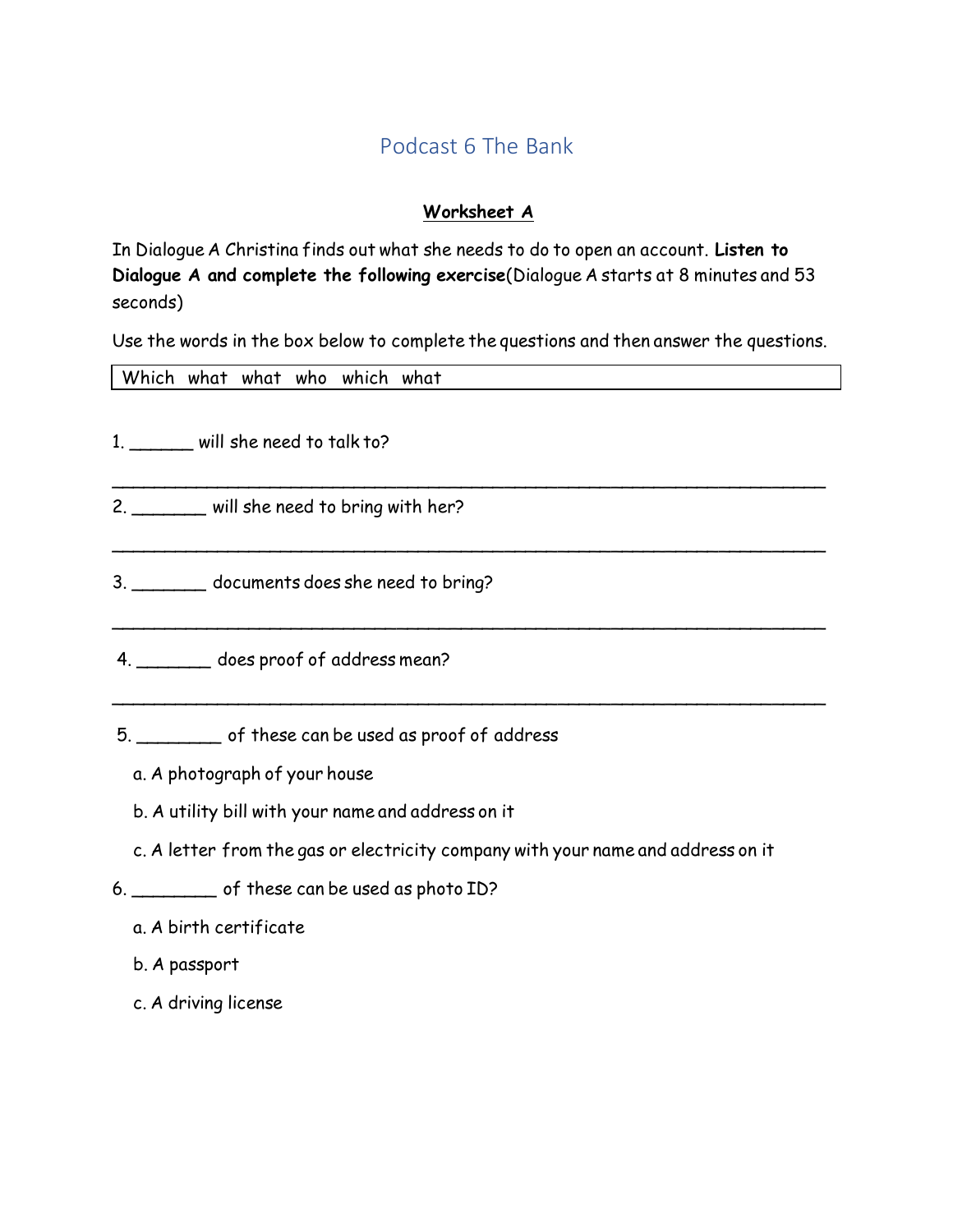### **Worksheet B**

#### **In Dialogue C decide which of the following statements are true or false**

(Dialogue C is 30 minutes and six seconds into the podcast)

- 1. The bank manager is called Martin O' Reilly.
- 2. You can get a credit card immediately.
- 3. You must have a driving licence to open an account.
- 4. You can use a debit card to take out cash or pay in shops.
- 5. Cheques are never used in Ireland.
- 6. You need photo ID to open an account.

**In Dialogue D decide which of the following statements are true or false**(Dialogue D is 41 minutes and 45 seconds into the podcast)

- 1. Christina must fill in the form in block capitals .
- 2. She should put one letter in each box .
- 3. She should put an X in a box as a way of saying yes.
- 4. If there is an asterisk or star beside a line, it means you don't have to fill it in.
- 5. Christina lives in 11 Coolmine Crescent in Blanchardstown.
- 6. Christina needs to put down Dublin as the country and Ireland as the county.
- 7. Christina ticked the boxes for 'single' and 'female' .
- 8. Christina has her PPS number on her Social Welfare card.
- 9. Christina is working full-time at the moment.
- 10. A home-maker is a person who builds houses.
- 11. Christina's employer will pay her salary into her account.